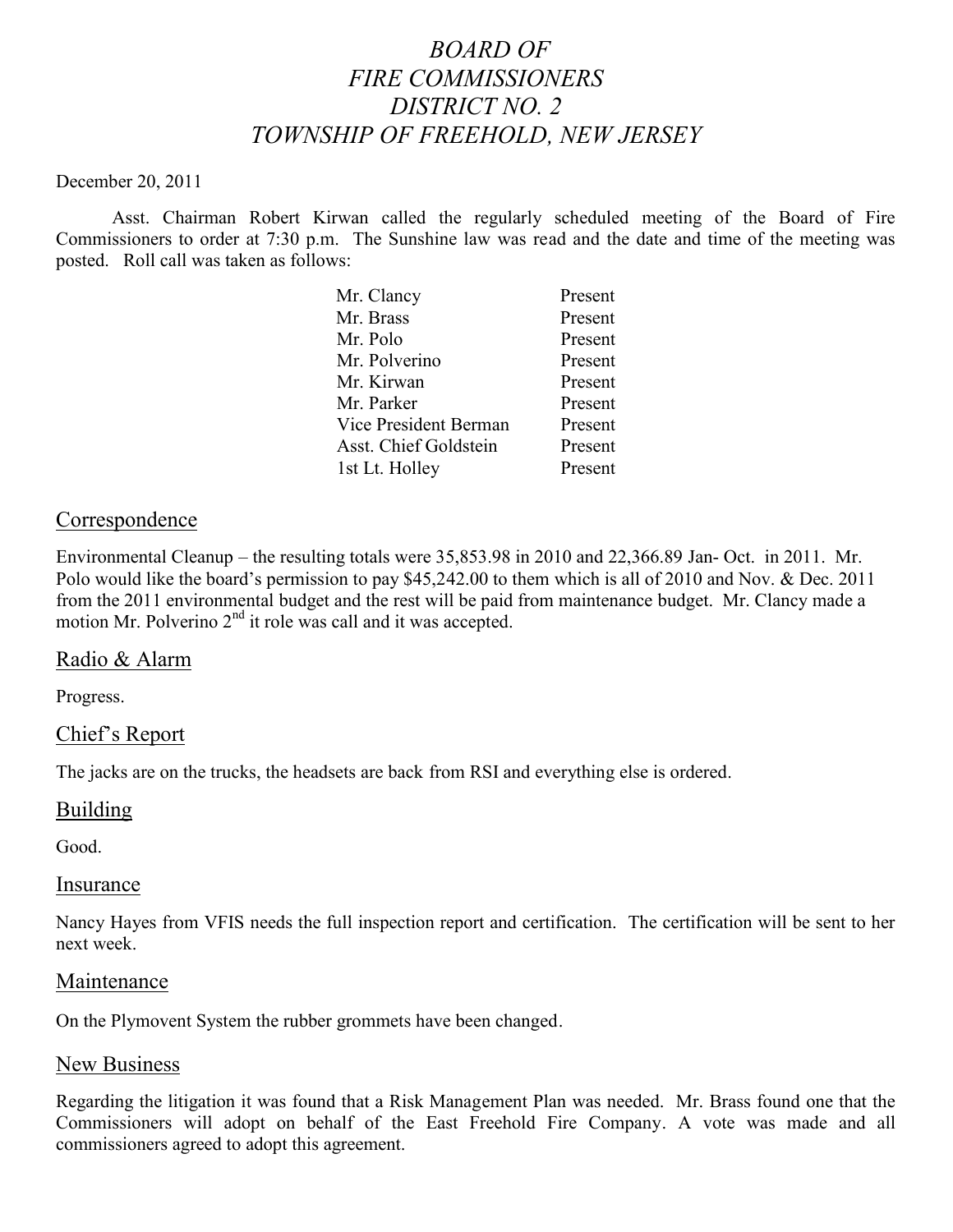Vice President Berman thanked the board for all of their help this year.

## Old Business

The grant people have requested the direct deposit information. Mr. Polo will take care of the bank end of things and Mr. Brass will send it over.

# Treasurer's Report

A check for \$248,405.00 was received from the Twp. of Freehold for the  $4<sup>th</sup>$  quarter payment + \$800 for the general election and was deposited on 12/15.

11/21 the CD expired \$200,000 was added to the CD at that time.

#### Freehold Savings Bank

| Checking       |                          | 3,363.76       |  |
|----------------|--------------------------|----------------|--|
|                | Money Market             | 952,670.70     |  |
|                | CD                       | 923,065.51     |  |
| Total assets:  |                          | \$1,879,099.97 |  |
| December Bills |                          |                |  |
| 8156           | Best Buy                 | 40.00          |  |
| 8157           | Best Buy                 | 2,212.33       |  |
| 8158           | JCP & L                  | 774.98         |  |
| 8159           | Verizon Wireless         | 872.60         |  |
| 8160           | NJ Natural Gas           | 743.34         |  |
| 8161           | Verizon                  | 420.73         |  |
| 8162           | Cablevision              | 224.70         |  |
| 8163           | E. Freehold Fire Company | 18,750.00      |  |
| 8164           | Corbin Electric          | 145.00         |  |
| 8165           | <b>US Grounds</b>        | 1,516.97       |  |
| 8166           | NJ Fire & Equip          | 10,544.56      |  |
| 8167           | Holmes & McDowell        | 34,810.68      |  |
| 8168           | Ocean Security           | 270.00         |  |
| 8169           | Postmaster of Freehold   | 70.00          |  |
| 8170           | Clean Air Co.            | 3,083.20       |  |
| 8171           | E. Freehold Fire Company | 225.72         |  |
| 8172           | Norkus Enterprises       | 3,948.96       |  |
| 8173           | <b>Bokos Pizza</b>       | 173.34         |  |
| 8174           | Twp. Of Freehold         | 24.37          |  |
| 8175           | Apple Locksmith          | 4,511.00       |  |
| 8176           | Dave Goldstein           | 18.01          |  |
| 8177           | Tom McGannon             | 380.00         |  |
| 8178           | Colts Neck Buy Rite      | 154.85         |  |
| 8179           | Huddy's                  | 100.00         |  |
| 8180           | Twp. Of Freehold         | 1,019.49       |  |
| 8181           | Twp. Of Freehold         | 1,005.00       |  |
| 8182           | Holmes & McDowell        | 30,643.00      |  |
| 8183           | Samuel Klein             | 1,250.00       |  |
| 8184           | <b>Brice Auto Supply</b> | 38.10          |  |